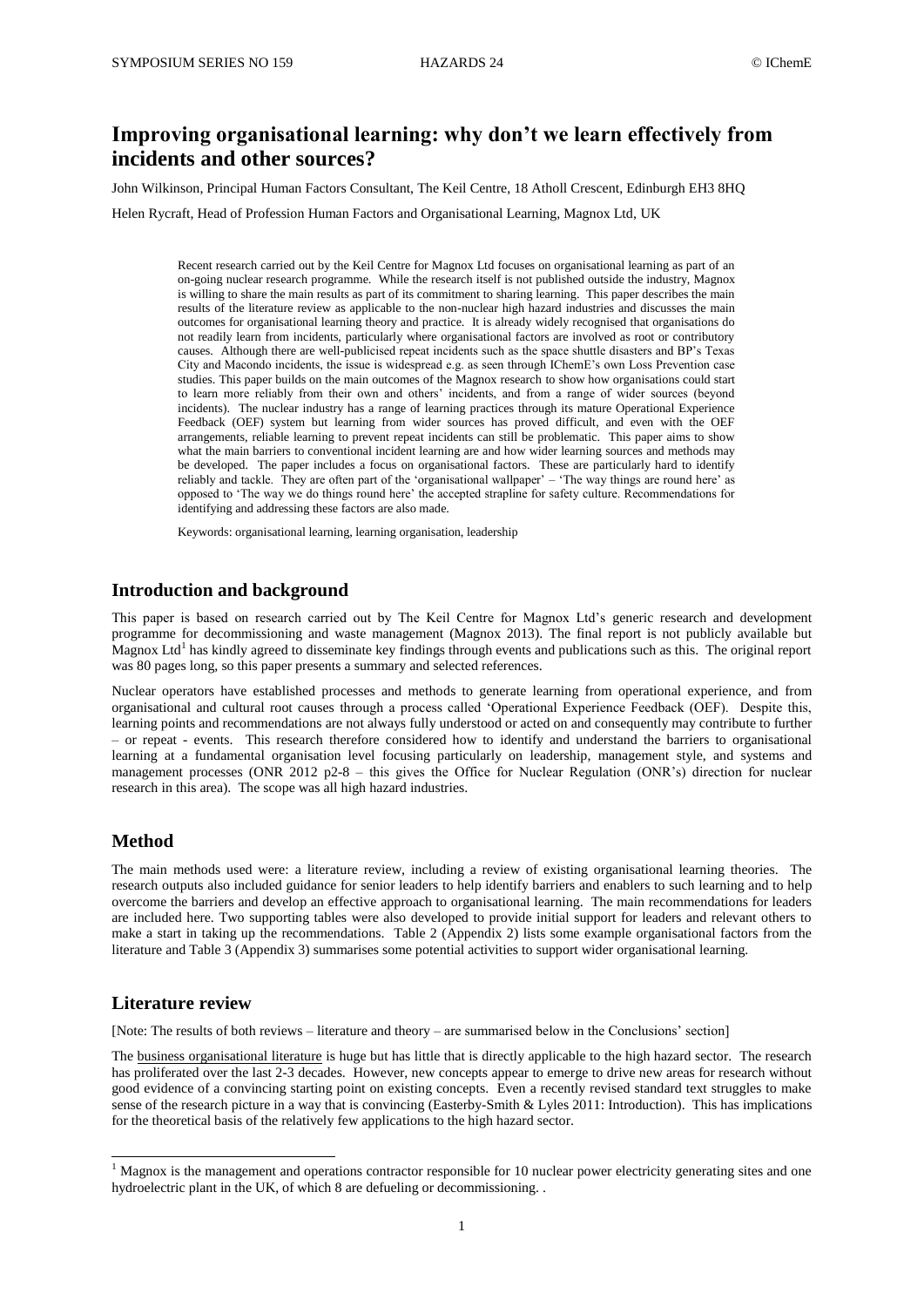That said there is a reasonable consensus that the attributes of a typically commercially successful organisation – decentralised with independent business units, and characterised by a trial and error approach to learning – are not those suited to high hazard businesses or high reliability organisations (HROs). HROs are said to be able to do both, particularly when responding to events (HSE 2011). For the high hazard industries generally, a more traditional structure is considered essential for managing major hazards. The challenge therefore is to allow sufficient flexibility in structure and arrangements without losing the underpinning hierarchy necessary for safety. However, this needs to be qualified by recent HSL research (ibid e.g. pvii, p20) which questions the limited research available to support the HRO concept, particularly the lack of a coherent underpinning theoretical framework.

The strongest basis for application to the health and safety domain found was an extended meta-study and other work by Burke et al (e.g. Burke et al 2006 and 2011). This provides a reasonably sound basis for this application, and is certainly the best available to date (and see Lardner and Robertson 2011). Key points from this work are that: more active and engaging health and safety learning and training methods are more effective for higher hazard/consequence work; and 'uncertaintyavoiding' organisations like the nuclear industry tend to use more passive and less engaging training methods (see table 1 below).

*Table 1: Effect of types of experience and learning method on learning (Table 2 in Lardner and Robertson 2011: adapted from Burke et al 2011)*

|                    |                                 | Type of learning method        |                               |
|--------------------|---------------------------------|--------------------------------|-------------------------------|
|                    |                                 | <b>Passive</b><br>Less mindful | <b>Active</b><br>More mindful |
|                    | <b>Direct</b><br>Own experience | More effective                 | Most effective                |
| Type of experience | Indirect<br>Others experience   | Least effective                | More effective                |

The Burke et al work is further developed and applied to the high hazard side through Andrew Hopkins' work (for example Hopkins 2012), which steers a clear route from organisational theory to high hazard application. Hopkins' work is based on direct involvement in the investigation of seminal incidents in the sector, and allied research and analysis.

He makes a number of key points for high hazard industries wanting to improve their organisational learning. These include the importance of leadership driving activity on and implementation of organisational learning from the top in an informed, active and engaged way; the embedding of learning and lessons in organisational practices, structures and processes so that change is effective and to avoid corporate memory loss. He argues that the HRO concept - currently under some challenge anyway (HSE 2011) - while helpful, creates a tension between the traditional (and necessary) hierarchical structure of high hazard organisations and the need for flexibility in response e.g. in an emergency, and in structures e.g. for innovation and change, for a high hazard or commercial organisation. Further issues identified include: the reception and implementation end of the learning cycle is often under-resourced; leadership and learning structures need to be able to tune into 'weak signals' to pick up softer emerging (organisational) issues which may not have a firm evidence base at that stage; high hazard industries naturally tend towards their engineering and technical 'comfort zone' in identifying, prioritising and implementing learning; methods of sharing lessons and learning are often passive and so less effective; the use of summaries and digests both upwards to leadership, and downwards from leadership may skew leadership understanding (and ability to tune into weak signals), and also tacitly signal that time for learning is limited.

Work in developing a scenario approach in the oil and gas sector (Lardner and Robertson 2011) is a more practical and potentially more applicable method though. Based on two case studies so far, it offers a structured means of reliably introducing learning for individuals, potentially in a proactive way rather than just after incidents. This method can also tap into some specific organisational barriers by creating the opportunity for these to be articulated and captured in a safe group environment. As an example of what can be done to make learning and training more active and engaging, this could be applied to other learning, training and dissemination methods.

The nuclear literature is relatively sparse, particularly on the guidance and methods side (both for the industry and the regulator), and also in the research literature. The papers identified are either more widely aimed at identifying common organisational factors (including organisational learning) based on major incident analysis (for example van Wijk et al 2008) as is some similar HSE work (HSE 2007 or present limited case studies (for example, Hayes 2009) which, while rich in qualitative detail and with very helpful insights into cultural and organisational issues preventing learning, provide limited specific practical help at this stage. Some examples that were found in the nuclear literature are in Table 3 (Appendix 3) possible activities to support wider organisational learning identified primarily from nuclear sources – is offered as a starting point for those wishing to take this further.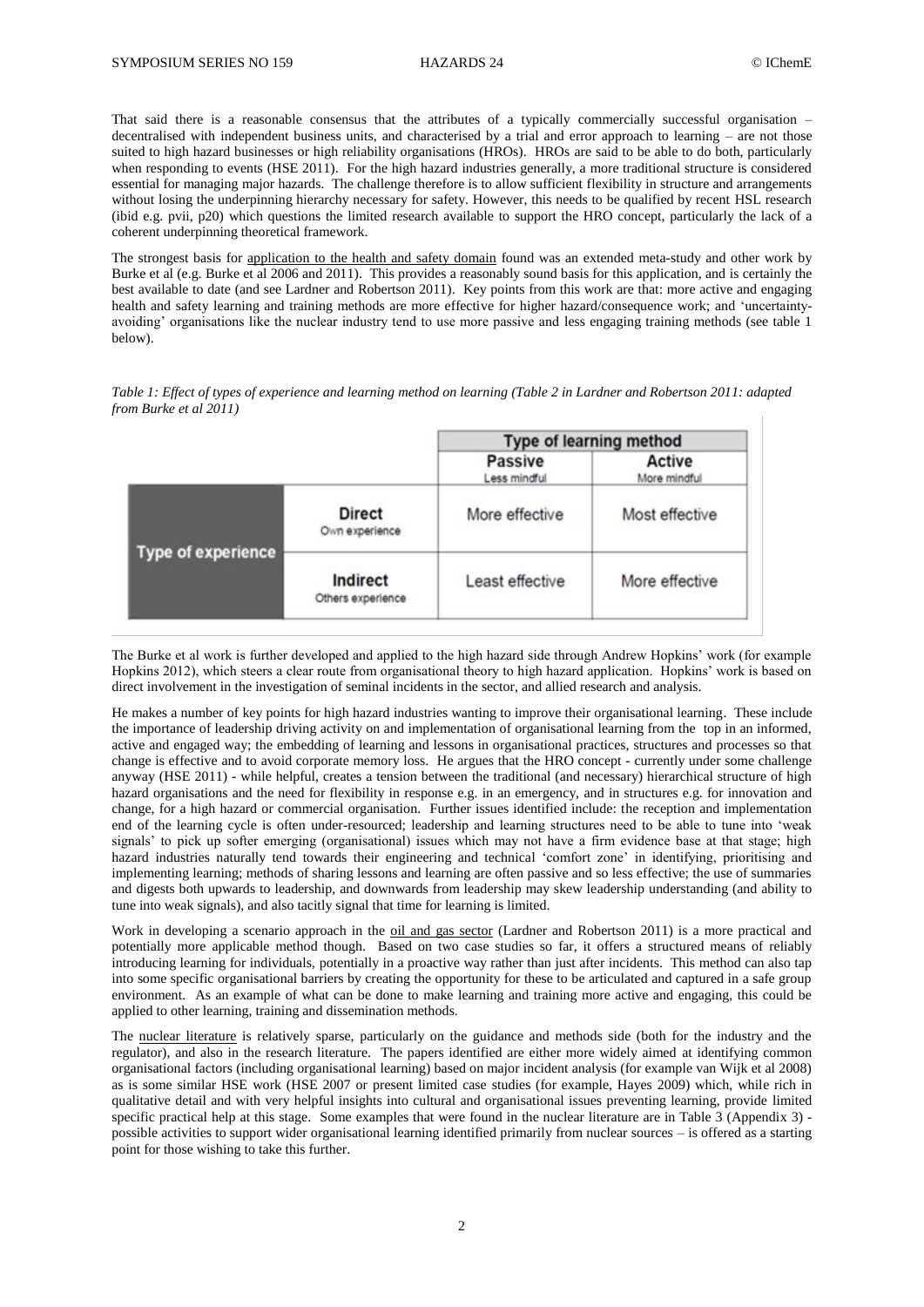One attempt to anchor regulator and other demands for nuclear organisational learning to a more practical basis for the industry to implement was found (Wahlström 2011) but despite some sensible and helpful observations the paper becomes bogged down in further modelling considerations. One very helpful insight in this paper though is that organisations need to be clear about what they want to learn about and especially which part of the 'life cycle' the site or operation is in e.g. design, operations, decommissioning. They also need to be able to combine existing research, knowledge and methods into a single framework for organisational learning.

The nuclear industry's OEF process while well ahead of most other industrial major hazard sectors, still has acknowledged difficulties in the reliable identification – and subsequent addressing - of organisational factors (e.g. Hayes 2009). This includes difficulties in reliably identifying repeat events where organisational factors will likely be key, and the relative lack of organisational factors scope in agreed OEF reporting arrangements (see e.g. ONR 2012).

Very limited examples of good practice from other high hazard sectors were found. Those that were found do however provide some promising support for how existing learning structures and arrangements could be developed to ensure softer issues such as organisational factors are identified, shared and analysed in advance of possible incidents. This is a necessary corrective to the more traditional engineering and technical focus identified in the high hazard industries which, although a proper focus, needs widening to allow better and earlier consideration of the 'softer' organisational factors. The limited but fast-developing healthcare literature found supports this view (for example Carroll & Edmundson 2011).

Other comparable high hazard sectors produced relatively little of immediate help despite the background of for example, the space shuttle disasters for the space travel sector; and in aviation and air traffic control (ATC) where a more OEF and culture-focused approach appears dominant.

## **Review of theories of learning**

1

The theory background in the mainstream organisational learning literature presents a confused picture with multiple subliteratures and lack of clear agreement on some basic concepts. 'Ockham's razor<sup>2</sup>' is best applied to the theory side i.e. try to simplify it. In practical terms this means looking for evidence of real application in high hazard industry areas.

Even finding agreed definitions of basic building blocks like 'learning organisation' is a challenge. However the most useful definitions stress the importance of active responses and change. Hopkins provides the most useful of these: "An organisation can be said to have learnt from an incident if it changes its structure, procedures, resourcing priorities, performance indicators, or makes some other organisational change in response to the incident." (Hopkins 2012, p111) This means more than just sharing lessons. And while the types of change resulting from organisational learning (the way the organisation and individual think, their knowledge, routines and performance) are important, in industry (and especially the high hazard industries) some learning becomes embedded through technological change for example, redesign, reengineering and so on (Lardner & Robertson 2011). The theory side does not really address this aspect. The educational literature is also very theory-driven but does provide reasonable support for more applied theory to the high hazard sector (Burke et al 2007).

In both cases the emphasis on reflection and action, and on deeper learning methods including self-articulation and self and group discovery of meaning, support some specific applications developed from the theory to the broad health and safety domain, represented in the work of Burke et al. This work has been further applied in a practical and useful way to the high hazard sector, specifically to the oil and gas sector (Hopkins 2012; Lardner & Robertson 2011). It also usefully brings in the essential 'story' element - one of the main ways that people remember is through stories i.e. narrative structure helps memory and recall. It also allows the essential integration of meanings and facts to take place to support deeper (and therefore longer-lasting) learning. A final useful supporting point is that the way we remember tends to be in concrete form and it is this concreteness that makes generalisation more difficult and so requires a deeper learning approach. In principle the more concrete examples from different domains that we have, the more readily the learning can be transferred.

On the business organisational theory side, it is difficult to disentangle organisational learning/learning organisation and organisational culture. Learning appears as a key element of culture (but not always) and culture appears as key element of learning (always). A suggested way of resolving this apparent circularity for practical purposes is that a learning organisation develops a capacity to learn and what it learns is knowledge which it then needs to implement, retain and manage. If a learning culture develops or exists in the organisation then this will happen better and more effectively. A further circularity concerns incidents: having a major incident is cited as evidence of a failure to learn, and failure to learn is cited as a contributory cause of (or vulnerability to) a major accident. At best this describes something but does not explain it. This can in any event only be helpful further if the incidents are well investigated and the organisational and other factors clearly identified.

A further lesson from looking at the learning theories is that they need to be applied with care and in practical way rather than to allow theory to drive innovation directly. So while examples can be found in the wider literature which may be helpful for the high hazard sector, starting from already-applied examples is likely to be more productive and practical.

 $2$  Attributed to the mediaeval philosopher William of Ockham as a principle of parsimony and economy in scientific hypotheses and explanation: 'Entities must not be multiplied beyond necessity'. See e.g. <http://www.britannica.com/EBchecked/topic/424706/Ockhams-razor>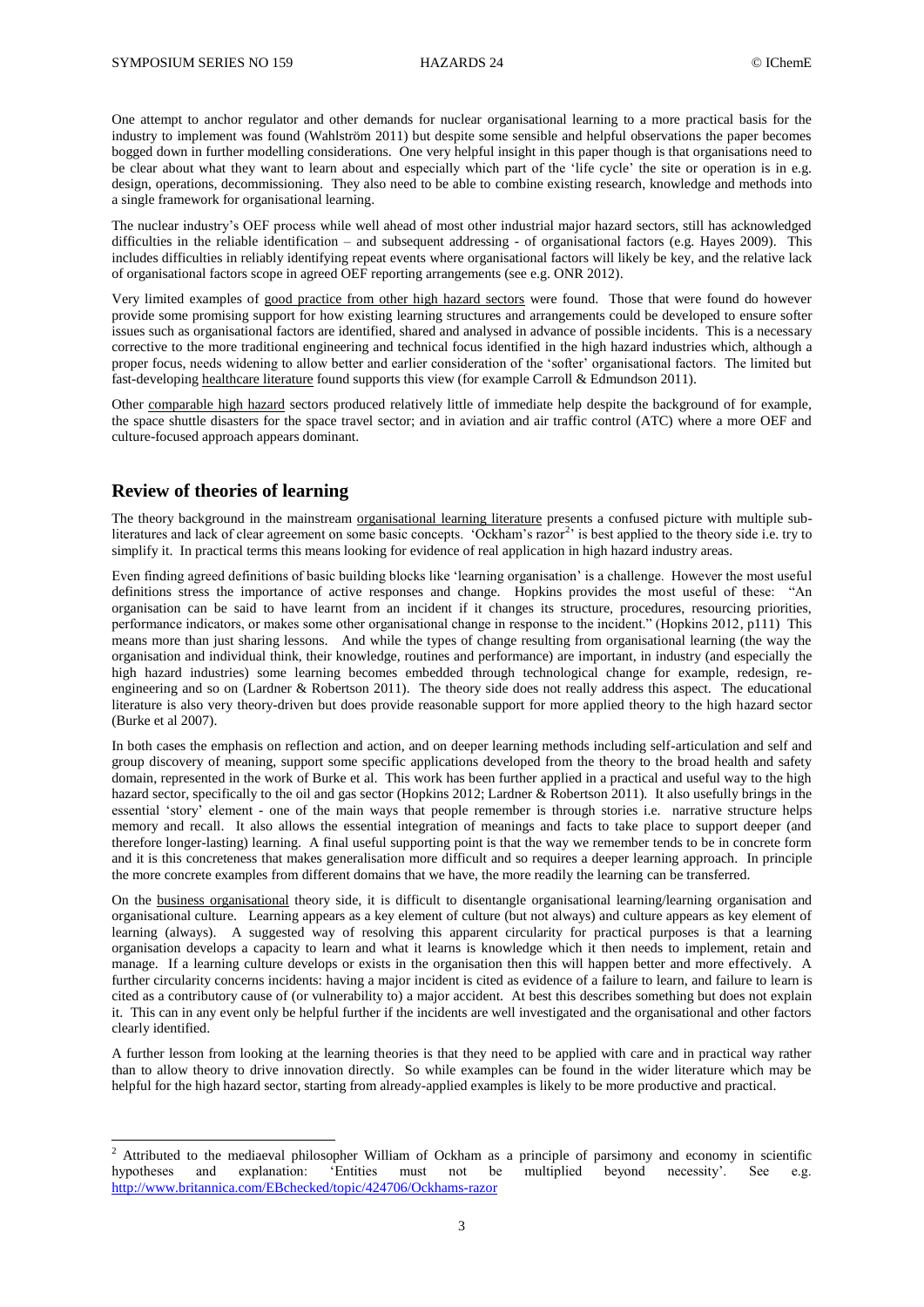While Hopkins' examination of learning theory is very useful (Hopkins 2008; 2012), his examples of direct application are more limited. The scenario approach (Lardner & Robertson 2011 – discussed above - is more promising as an example already developed for a high hazard industry and incorporating more of the practical aspects of underlying theory. Of course other methods would need to be developed alongside this provided they follow the active and engaging approach.

Another important strand that emerges from theory and is strongly supported in the main literature review is the impact of cultural and organisational factors in organisational learning. Learning is limited both by what individuals can identify and have the knowledge/experience base to learn from, and by the culture around them which can facilitate or hinder the valuing and subsequent embedding of that learning. For this to reliably take place the structures and arrangements for learning need to take account not just of engineering and technical factors (with associated 'hard' evidence - the comfort zone of organisations with such a focus) but also of the softer organisational issues. While the initial hard evidence may be lacking, if the softer issues are taken collectively (and taken seriously and studied further) they can help organisations to identify in advance just those factors which are known to be the most significant contributors to major accident prevention. As a simple example, the scenario method discussed above includes an element of group discussion on barriers to learning from the selected scenarios, and so helps make these explicit. In other words the method helps to surface what 'everyone knows' but tacitly accepts, so that the organisation is alerted to a developing issue.

In getting an organisation's structures and arrangements right for learning, a second issue is that of gaining maximum benefit from existing incident learning arrangements. Current arrangements are generally capable of significant improvement and could capture some key aspects of the softer evidence side. Ideally this should be done without creating new/parallel structures or arrangements which, although well-intentioned, could easily work against improvement in practice.

Loop theories (single, double and triple) are popular in the high hazard industries but are poorly supported in the literature (Tosey et al 2012). 'Triple loop learning' ('learning about learning') is seen widely as a key part of a learning organisation so the lack of real support in the literature creates a serious problem for the theorists and possibly for application. That said the concept can be usefully applied to existing structures and arrangements rather than in seeking innovation or change for the sake of it. What can be said is that any such 'learning about learning' requires a culture that looks outwards as well as inwards and is prepared to learn from a wide range of sources, and question its own learning limits and methods. The same application could be brought to the high hazard industries and this aligns with making existing incident learning arrangements more effective.

For application of theory to health and safety and specifically to the high hazard industries, little was found but the work of Burke et al (for example, Burke et al 2011 – discussed above). Learning theories are also reasonably well summarised by Burke et al. (Ibid) who, while naturally championing their own 'dialogical' perspective, are convincing about the appropriateness of this for the health and safety domain and make a similar point to that of Wahlström (Wahlström 2011) – that in the high hazard industries, uncertainty avoidance and other factors tend to engender more passive training and learning methods. While 'dialogical' is not an easy descriptor to use, it disguises the rather simpler idea that the articulation and sharing of thoughts and observations promotes reflective thinking and so improves learning. These are inherently more active and engaged individual ways of learning which can then contribute in turn to more active and engaged ways of group and organisational learning.

#### **Conclusions from literature review**

The literature review overall shows that there is limited directly applicable research available for the high hazard sector in general and nuclear in particular. However, there is some limited but robust applied research to the health and safety domain, and very limited but potentially very useful application and practical examples for the high hazard domain itself. There is also some limited but promising nuclear work.

The business organisational literature is huge and increasingly diverse but has little that is directly applicable to the high hazard sector. There is however a reasonable consensus that the attributes of a typically commercially successful organisation – decentralised with independent business units, and characterised by a trial and error approach to learning – are not those suited to high hazard businesses or high reliability organisations (HROs). There is therefore an on-going tension between the high hazard and commercial drivers for learning. The challenge therefore is to allow sufficient flexibility in structure and arrangements for learning without losing the underpinning hierarchy necessary for safety. There is also tension with other requirements such as conservative decision-making, learning across teams, and the traditional engineering/technical focus of the industry.

The HRO concept which on the face of it should be useful and applicable, is less readily transferable in practice from the military and other limited HRO exemplar (and primarily non-commercial) research areas to the high hazard industries, and lacks the underpinning theoretical framework for this (HSE 2011). For the high hazard industries generally, a more traditional structure is considered essential for managing major hazards. 'Mindful Leadership' (HSE 2011) as a key category for HROs gets no real purchase if leaders don't know what they are looking for or if this is not made explicit. For organisational factors, this is the core of the problem.

The limited application found for the health and safety domain (Burke et al 2006 and 2011) is nevertheless robust but is not directly applied (in the Burke et al research model) to the high hazard sector. However there are some very limited but promising practical applications of Burke et al's work to this sector by others (for example, Lardner & Robertson 2011: use of scenarios). The key findings from both are that: more direct, active and engaging health and safety learning and training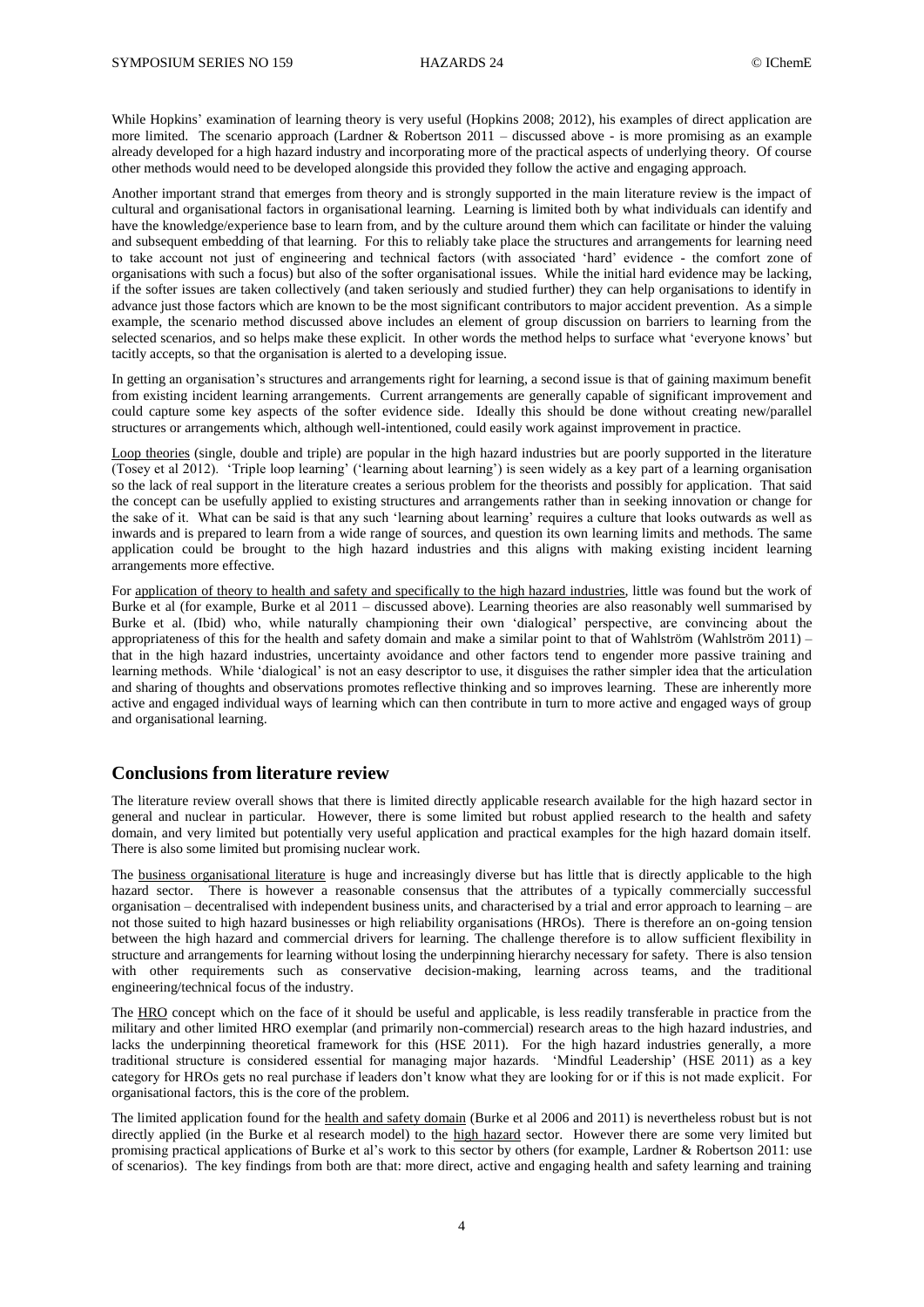methods are more effective for health and safety, especially higher hazard/consequence work; and that 'uncertaintyavoiding' organisations like the nuclear industry tend to use more passive and less engaging training methods

The Burke et al work is further developed and applied to the high hazard side through Andrew Hopkins' work (e.g.Hopkins 2012). He recognises the importance of leadership driving activity on and implementation of organisational learning from the top in an informed, active and engaged way; and the embedding of learning and lessons in organisational practices, structures and processes so that change is effective and to avoid corporate memory loss. He also identifies; the importance of adequately resourcing the reception and implementation end of the learning cycle.

Leadership and learning structures need to be able to tune into 'weak signals' including softer emerging (organisational) issues which may not have a firm evidence base at that stage. This is more difficult for high hazard industries which naturally tend towards their engineering and technical 'comfort zone' in identifying, prioritising and implementing learning. Methods of sharing lessons and learning are often passive and so less effective. So the use of summaries and digests both upwards to leadership, and downwards from leadership may skew leadership understanding (and ability to tune into weak signals), and also tacitly signal that time for learning is limited.

The nuclear literature is relatively sparse, particularly on the guidance and methods side (both for the industry and the regulator), and also in the research literature. The work available is primarily focused on identifying common organisational factors or some limited but rich case studies. The organisational factors' studies offer a promising framework for identifying these but are not yet applied (van Wijk 2008; Wahlström 2011; and see HSE 2007). A key finding from one nuclear study (Wahlström 2011) is that the nuclear industry has put most effort into learning as applied to the early phases of the design life cycle and not to later phases such as decommissioning. In other words, there needs to be a clearer (though not exclusive) initial focus on what learning is require for the specific phase concerned.

The inherent complexity of nuclear management systems is also a barrier, along with an allied lack of time to learn and to position itself strategically for learning. One small case study offers useful insights into learning in a more balanced way from successful or positive events (Lackman and Söderland 2013). This can contribute significantly to a more balanced and richer picture to support organisational learning.

The tendency to use incidents and other potential learning aids as checklists to screen out their application rather than as starting points for thorough questioning and checking of organisation's barriers and arrangements for safety is identified (WANO 2005). The fact that multiple barriers have been breached is what is most interesting (and so worth generalising from), and not the barriers themselves or the direct apparent (in)applicability to plant, equipment, process or operation.

The important role of the regulator is identified in the literature but the ONR definition of organisational learning is skewed more towards the OEF side and requires more development. However, it may well be that the industry has to develop some better practice first (if the regulator already knew in detail what was missing, it would likely not be missing in the first place). The current industry OEF process is not fully effective in identifying or acting on organisational factors (Hayes 2009). This will influence how well wider organisational learning is done.

Very limited examples of good practice from other high hazard sectors were found. Those that were do however provide some promising support for how existing learning structures and arrangements could be developed to ensure softer issues such as organisational factors are identified, shared and analysed in advance of possible incidents (see Table 3, Appendix 2). This links strongly to the HRO concept of ''sensitivity to operations' and Hopkins' variant of 'amplifying *[or tuning into]* weak signals', both of which are challenges to more technically and engineering-focused organisations such as the nuclear industry. This is therefore another area of inherent tension.

Other possible comparable sectors did not provide immediately useful material beyond more OEF-focused work, or were more concerned with culture as a learning lens rather than organisational learning per se. But waiting for more research is not likely to produce the required action: future potentially useful research will have to rely now on activity at organisational level to inform it.

#### **Conclusions from theories of learning review**

The theory background in the mainstream organisational learning literature presents a confused picture with multiple subliteratures, proliferation of concepts, and lack of clear agreement on basic concepts. Although even finding agreed definitions of basic building blocks like 'learning organisation' is a challenge, the most useful definitions (e.g. from Hopkins 2012) stress the importance of active responses and change, so that learning impacts on the wider organisation and is embedded in organisational structures, rather than just on the engineering, technical or narrower safety management system areas. Learning is more than just sharing lessons.

Theory recognises some key types of change resulting from organisational learning - the way the organisation and individual think, their knowledge, routines and performance. However, in industry (and especially the high hazard industries) some learning becomes embedded through technological change for example, redesign, re-engineering and so on. The theory side does not really address this aspect.

On the business organisational theory side, it is difficult to disentangle 'organisational learning' from 'learning organisation' and 'organisational culture'. Learning appears as a key element of culture (but not always) and culture appears as key element of learning (always). A suggested way of resolving this apparent circularity for practical purposes is that a learning organisation develops a capacity to learn and what it learns is knowledge which it then needs to embed – to implement,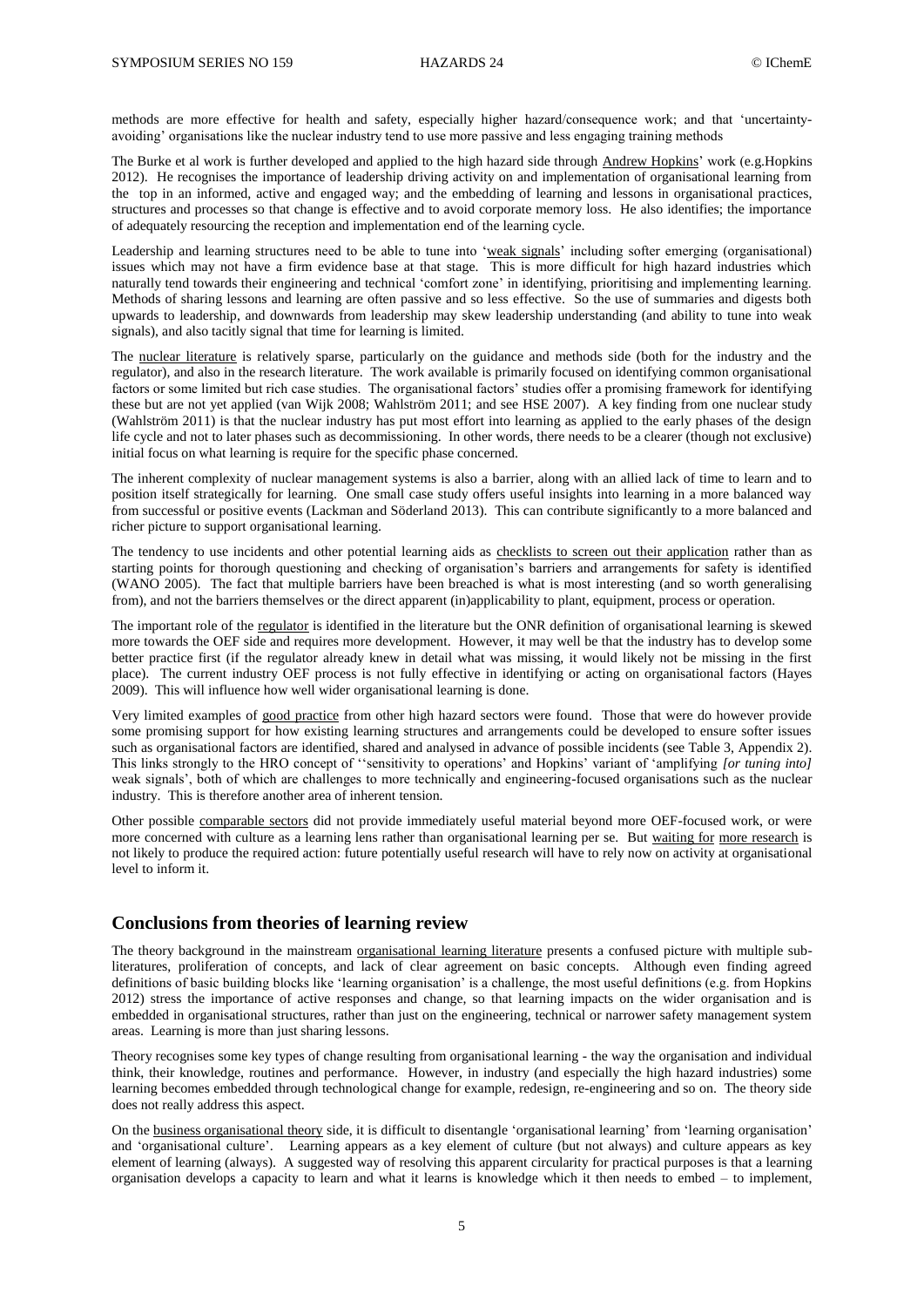retain and manage. If a learning culture develops or exists in the organisation then this will happen more effectively and be sustained.

The educational and psychological theories provide support for an emphasis on reflection and action in learning, and on deeper learning methods including self-articulation and self and group discovery of meaning. This in turn supports some specific health and safety and high hazard applications (Burke et al 2006; 2011; Hopkins 2012; Lardner & Robertson 2011) and the need for <u>more direct, active and engaged learning approaches.</u> The importance of stories in effective learning also supports these applications, both in the form of multiplying concrete – and rich – examples to aid generalisation and transferability and in developing stories such as generalised scenarios to help embed deeper learning.

Having a major incident is invariably cited as evidence of a failure to learn, and failure to learn is cited as a contributory cause of a major accident (or vulnerability to one). This is circular and at best descriptive rather than explanatory. In practice this can only be helpful further if the incidents are well investigated and the organisational and other factors reliably identified. Such well investigated incidents are relatively rare in practice.

Theory should be treated with caution. For example, learning loop theory (single, double and triple loop learning) is not in fact securely supported by theory or research (Tosey et al 2012). The proliferation and churning of concepts in the theory area is reminiscent of mediaeval cosmological efforts to 'save the phenomena' (trying to reconcile increasingly better observed planetary movements with the idea of a stationary Earth at the centre of the universe). This suggests a lack of evidence and application to support more structured theory development. So examples of actual application of wider learning theory, particularly to the health and safety and specifically the high hazard area are a better starting point. Such examples can then be used to develop organisational capacity and processes for more active and engaged learning.

Another important strand that emerges from theory and is strongly supported in the main literature review is the impact of cultural and organisational factors in organisational learning. Learning is limited by what individuals can identify, what they have the knowledge and experience base to learn from, and by the culture around them which can facilitate or hinder the valuing and subsequent embedding of that learning. To address the impact of cultural and organisational factors successfully requires an organisation to be able to tune into emerging softer issues – for which initial hard evidence may be lacking - and these are typically the organisational factors. If culture is 'The way we do things round here' then organisational factors (see Table 2 in Appendix 2 for some examples) may be said to be the organisational wallpaper 'The way things are round here'. So eliciting and identifying these factors is inherently much harder and requires a different approach to that typically taken for engineering and technical issues – and also goes outside the industry's traditional comfort zone. All of this is particular challenge for leadership in balancing control and routine against some loosening up of both of these to encourage more improvisatory learning and challenge of assumptions - deep learning.

#### **Recommendations**

The following recommendations are made, primarily – but not exclusively – for senior leadership in the high hazard industries:

Develop a leadership approach to learning which is in itself more active and engaged. This will include moving beyond receipt of – or generation of – summaries and less direct sharing methods; and the identification of a wider range of learning opportunities and mechanisms, including learning from positive as well as negative experience.

Develop an organisational learning framework based on a wider range of learning sources (beyond just learning from incidents and near misses) for example monitoring, peer review, audit and review experience, and also industry/organisational successes and good practice (Table 2 – Appendix 2. This framework is best implemented by building on existing learning from incidents' expertise and arrangements rather than by setting up another process. This is to avoid further organisational complexity and overlap, and provides a good involvement and empowerment opportunity.

Develop incident learning and investigation arrangements and guidelines to support the more reliable identification of organisational factors, and subsequent actions and implementation (a list of example orgnaisational factors is given in Table  $2 - Appendix 1$ .

Develop and strengthen existing learning structures and arrangements (such as monitoring, audit and review) to facilitate improved and more reliable capture, analysis and lessons' implementation of organisational issues, including 'weak signals'. The challenge is to find ways of encouraging the eliciting and articulating of the softer knowledge and experience that are held in the organisation but which are often filtered out (or not articulated); and analysing and using this effectively. A useful analogy for organisational factors in this context is between culture as 'the way we do things round here' and organisational factors as 'the way things are round here', the organisational wallpaper in effect.

Consider how a scenario approach (Lardner & Robertson 2011) can assist in improving individual and group/team learning combined with improved identification and feedback of organisational barriers to such learning. This approach can be applied both retrospectively and prospectively. Develop a range of methods for improved active and engaged training and learning to complement this.

Focus on <u>organisational learning in the current life cycle phase</u> e.g. design, commissioning, operation, decommissioning, the needs of each part of the life cycle are different.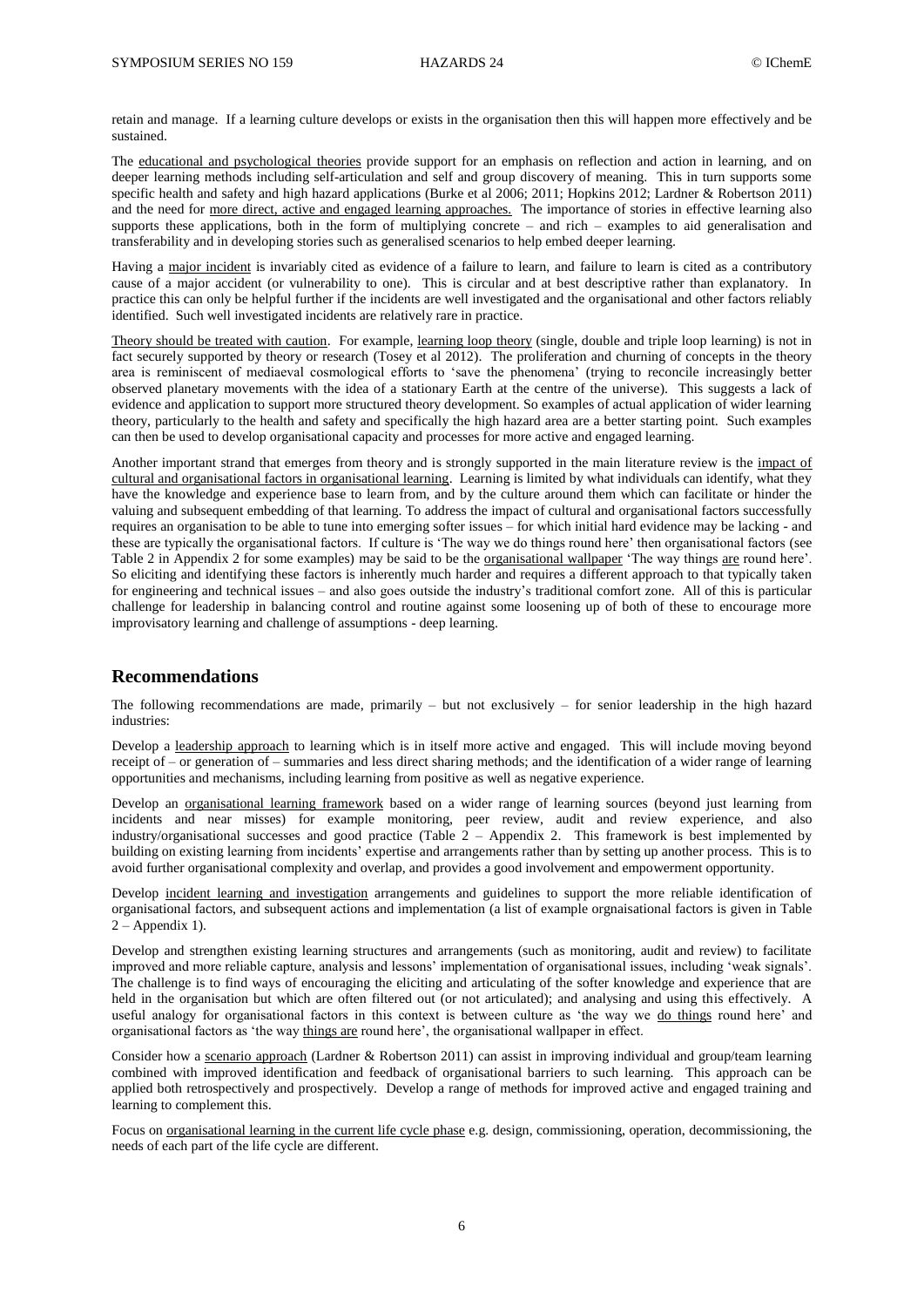Learn from already identified potential tools and methods (e.g. van Wijk et al 2008; Wahlström 2011). Although these are nuclear industry initiatives, a similar approach was taken by HSE for the high hazard industries under COMAH (HSE 2007). The active principle here is to learn by doing and to validate these approaches further through iteration and experience. Waiting for further research or other confirmation before using them is unlikely to generate much improvement. Learning comes as much from the process of use as from the mechanism used.

Table 2 (Appendix 2) lists some example organisational factors from the literature and Table 3 (Appendix 3) summarises some potential activities to support wider organisational learning. These are offered as initial support for leaders and relevant others to make a start in taking up the recommendations.

#### **Overall conclusion**

The literature and theory reviews found surprisingly little of practical help for the high hazard industries in developing a wider organisational learning process. Useful research will likely need to wait for the industries themselves to develop some practical approaches first so that there is something solid for researchers to work on and to help inform theory development. That said, the key role of leadership was underlined in improving this situation (and the recommendations above show how they can start doing this) and there were a number of useful learning points, tools and methods identified from the reviews to allow the industries to get started. Equally the reviews show the importance of making sure that existing incident/near-miss learning arrangements are really effective, particularly in identifying and remedying the background and underlying organisational factors.

## **Appendix 1: Organisational factors**

Organisational factors are often talked about but specifics are harder to come by. Table 2 sets out a list of organisational factors identified from a range of sources most likely to be relevant to high hazard industries. However it is equally likely that each organisation will have to identify its own relevant set of these - relevant to its current life cycle phase, activities, business/economic position and so on.

|                               | raole 2. 1 jpical of gallisational jaclors                 |                                      |
|-------------------------------|------------------------------------------------------------|--------------------------------------|
| <b>Organisational factors</b> |                                                            | Source/comment                       |
| $\bullet$                     | Poor work planning e.g. leading to high work pressure      | Applicable to all aspects of health  |
| $\bullet$                     | Lack of safety systems and barriers                        | and safety, not just high hazard.    |
| $\bullet$                     | Inadequate responses to previous incidents                 | Source: HSE1999 p11) Listed as       |
| $\bullet$                     | Management based on one-way communication                  | 'Organisation & management           |
| $\bullet$                     | Deficient co-ordination and responsibilities               | factorsoften cited causes of human   |
| $\bullet$                     | Poor management of health and safety                       | failures in accidents'.              |
| $\bullet$                     | Poor health and safety culture                             |                                      |
| $\bullet$                     | Organisational culture and management goals and priorities | HSE 1999 p18 and p35)                |
| $\bullet$                     | Health and safety culture of an organisation               |                                      |
| $\bullet$                     | Communication                                              | These are listed as organisational   |
| $\bullet$                     | Learning organisation                                      | factors "found to be associated with |
| $\bullet$                     | Health and safety focus                                    | good safety performance." HSE        |
| $\bullet$                     | External pressures                                         | 1999 p44                             |
| ٠                             | Committed rewards                                          |                                      |
| $\bullet$                     | Participation                                              |                                      |
| $\bullet$                     | Management visibility                                      |                                      |
| $\bullet$                     | Balance of productivity and safety                         |                                      |
| $\bullet$                     | High quality training                                      |                                      |
| $\bullet$                     | A clean and comfortable working environment                |                                      |
| ٠                             | Job satisfaction                                           |                                      |
| ٠                             | Workforce composition                                      |                                      |
| $\bullet$                     | Senior management commitment                               | Listed as "Organisational factors    |
| $\bullet$                     | Management style                                           | associated with a health and safety  |
| ٠                             | Visible management                                         | culture." HSE 1999 p46               |
| $\bullet$                     | Good communications between all levels of employee         |                                      |
| $\bullet$                     | A balance of health and safety and production goals        |                                      |
| $\bullet$                     | An effective health and safety management system           | Listed as part of "A checklist for   |
| $\bullet$                     | A positive safety climate and culture                      | human factors in the workplace."     |
| $\bullet$                     | Adequate supervision                                       | HSE 1999 p55                         |
| ٠                             | Effective incident reporting and analysis                  |                                      |
| $\bullet$                     | Clearly visible health and safety leadership               |                                      |
|                               | Suitable team structures                                   |                                      |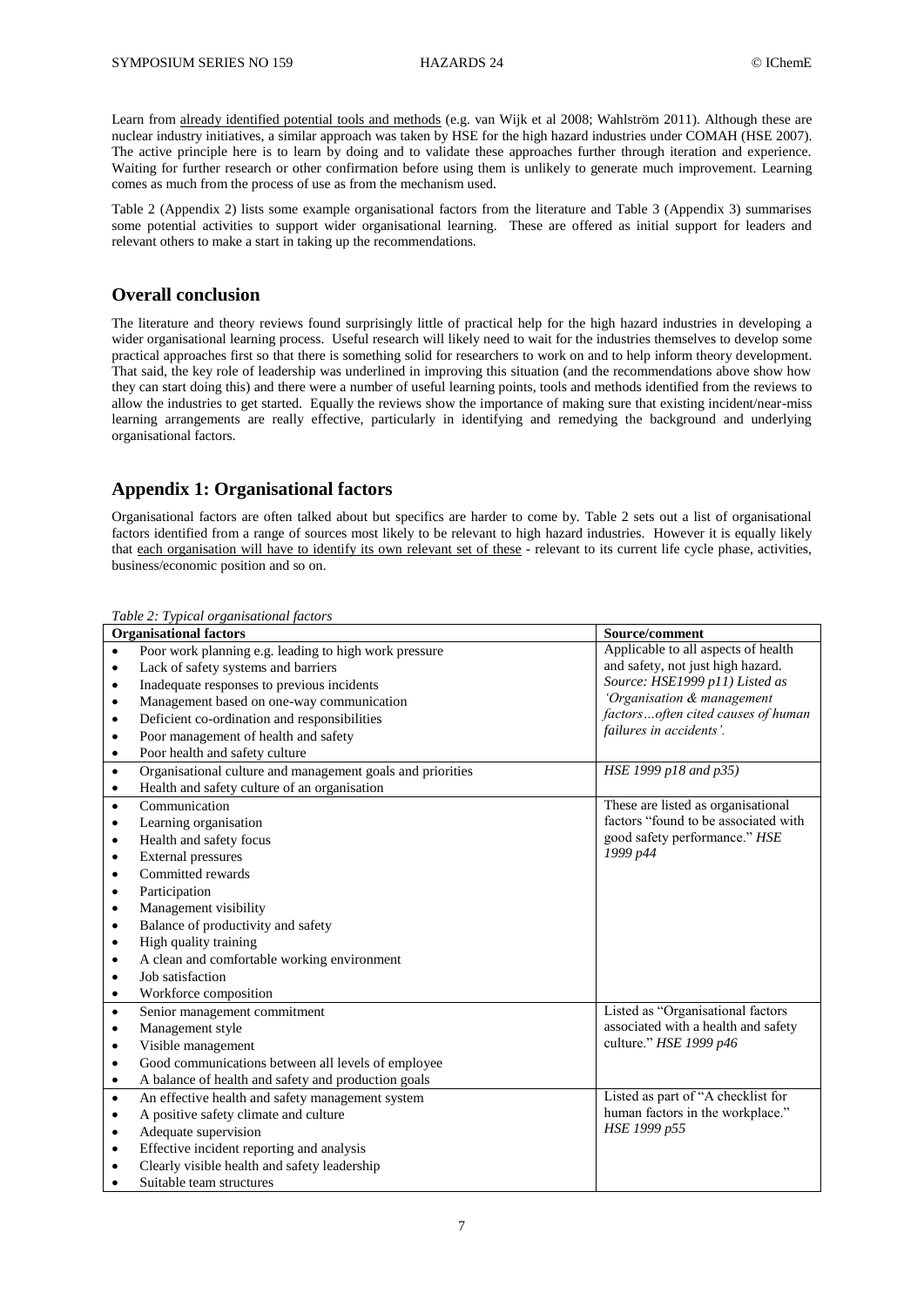| $\bullet$<br>Efficient communication systems and practices                                                                               |                                                                            |
|------------------------------------------------------------------------------------------------------------------------------------------|----------------------------------------------------------------------------|
| Adequate staffing levels<br>$\bullet$                                                                                                    |                                                                            |
| Suitable work patterns<br>$\bullet$                                                                                                      |                                                                            |
| ONR does not define organisational factors at any level of detail e.g. in the Safety                                                     | This suggests that the industry has                                        |
| Assessment Principles (SAPs) for nuclear safety cases assessment or in other                                                             | not succeeded in defining these                                            |
| guidance. (see eg. ONR T/AST/058 Human Factors Integration - Issue 1: 4.7)                                                               | factors at a more specific level                                           |
|                                                                                                                                          | except by factors already identified                                       |
|                                                                                                                                          | as being organisational from                                               |
|                                                                                                                                          | investigated incidents. By                                                 |
|                                                                                                                                          | implication the general HSE                                                |
|                                                                                                                                          | definitions are the default.                                               |
| A: Objectives, priorities and resources.                                                                                                 | These are eight 'clusters', the                                            |
| B. Formal systems and practices.                                                                                                         | outcome of nuclear industry                                                |
| C. People's attitudes and orientation.                                                                                                   | research. As such they are very                                            |
| D. Corporate culture and traditions.<br>E. Communication, guidance and appraisals.                                                       | general but may be useful a starting<br>point for developing more specific |
| F. Maintaining touch and focus.                                                                                                          | tools e.g. a checklist is suggested.                                       |
| G. Openness and trust.                                                                                                                   | The two key themes of time and                                             |
| H. Work community.                                                                                                                       | complexity affecting strategic                                             |
| Two key themes are identified as emerging from these 8 clusters: "the lack of time                                                       | outlook and communication and                                              |
| that prevents a strategic outlook and acts as a hindrance to organisational learning."                                                   | planning are more useful but still                                         |
| And the second " is connected to the complexity of the plants and their                                                                  | vague. Wahlström 2011 p68                                                  |
| management systems that make communication and planning difficult."                                                                      |                                                                            |
| The eight main areas identified by this nuclear study based on exhaustive analysis of                                                    | These general areas require                                                |
| a sample of industrial major incidents were:                                                                                             | development and support e.g. by a                                          |
| Leadership issues;<br>$\bullet$                                                                                                          | set of organisational objectives and                                       |
| Operational attitudes and behaviours (operational 'culture');<br>$\bullet$                                                               | allied question sets though these                                          |
| The impact of the business environment (often commercial and budgetary<br>$\bullet$                                                      | would require some further                                                 |
| pressures);                                                                                                                              | application and iteration to develop                                       |
| Oversight and scrutiny;<br>$\bullet$                                                                                                     | fully. van Wijk et al 2008                                                 |
| Competence and training (at all levels);<br>$\bullet$                                                                                    |                                                                            |
| Risk assessment and risk management;<br>$\bullet$                                                                                        |                                                                            |
| Organisational learning;<br>$\bullet$                                                                                                    |                                                                            |
| Communication issues.<br>$\bullet$                                                                                                       |                                                                            |
| "Dominant organisational factors affecting performance of people [also identified                                                        | This is based on exhaustive analysis                                       |
| from incident analysis] were:                                                                                                            | of a sample of major industrial                                            |
| Organisational learning, memory and knowledge failures in relation to major<br>$\bullet$                                                 | incidents and is focused on major                                          |
| accident prevention.                                                                                                                     | accident prevention. It recognises                                         |
| Failures in selection (or job allocation) and/or provision of training for<br>$\bullet$                                                  | the organisational learning                                                |
| personnel in job positions with key authorities and roles in major accident                                                              | contribution, focuses on individual                                        |
| prevention.                                                                                                                              | selection and training arrangements,                                       |
| Social norms and pressures within the organisation which conflict with<br>$\bullet$                                                      | and reflects organisational drift<br>issues. It also highlights resourcing |
| implementing major accident prevention measures.                                                                                         | (and prioritisation), communication,                                       |
| The following were further contributory factors:                                                                                         | co-ordination of work, and                                                 |
| Inadequate resourcing of major accident prevention activities.<br>$\bullet$                                                              | organisational complexity. HSE                                             |
| Inadequacies in communication and coordination.<br>$\bullet$                                                                             | research HSE 2007: 4.4.2 (p18)                                             |
| Organisational complexity (interactions) in control of the technical process.                                                            |                                                                            |
| Especially highlighted are criteria and resources for providing sufficient know-<br>how and prioritising with respect to major hazards." |                                                                            |
|                                                                                                                                          |                                                                            |

## **Appendix 2**

*Table 3: Initial list of possible activities to support wider organisational learning identified primarily from nuclear sources. This shows that current practical ideas are limited even on the nuclear side where this debate is active.*

| <b>Activities</b>                                                           | <b>Notes</b>                                       |
|-----------------------------------------------------------------------------|----------------------------------------------------|
|                                                                             |                                                    |
| "Self-evaluation activities include but are not limited to self-evaluation" | This is limited though helpful. For example,       |
| team reviews, management monitoring observations, event                     | implementing recommendations from e.g. peer        |
| investigations, root-cause analyses, benchmarking, self-checking, peer-     | reviews, is known to be more difficult for the     |
| checking, and problem-reporting systems." (WANO 2005 p29; one of            | receiving organisation. This is in itself an       |
| the WANO cross-functional performance objectives for peer review as         | organisational factor.                             |
| 'self-evaluation (learning organisation)' (Ibid pii).                       |                                                    |
| "Whilst historically the focus has tended to be on operational experience   | This is a fuller list and less focused on OEF-type |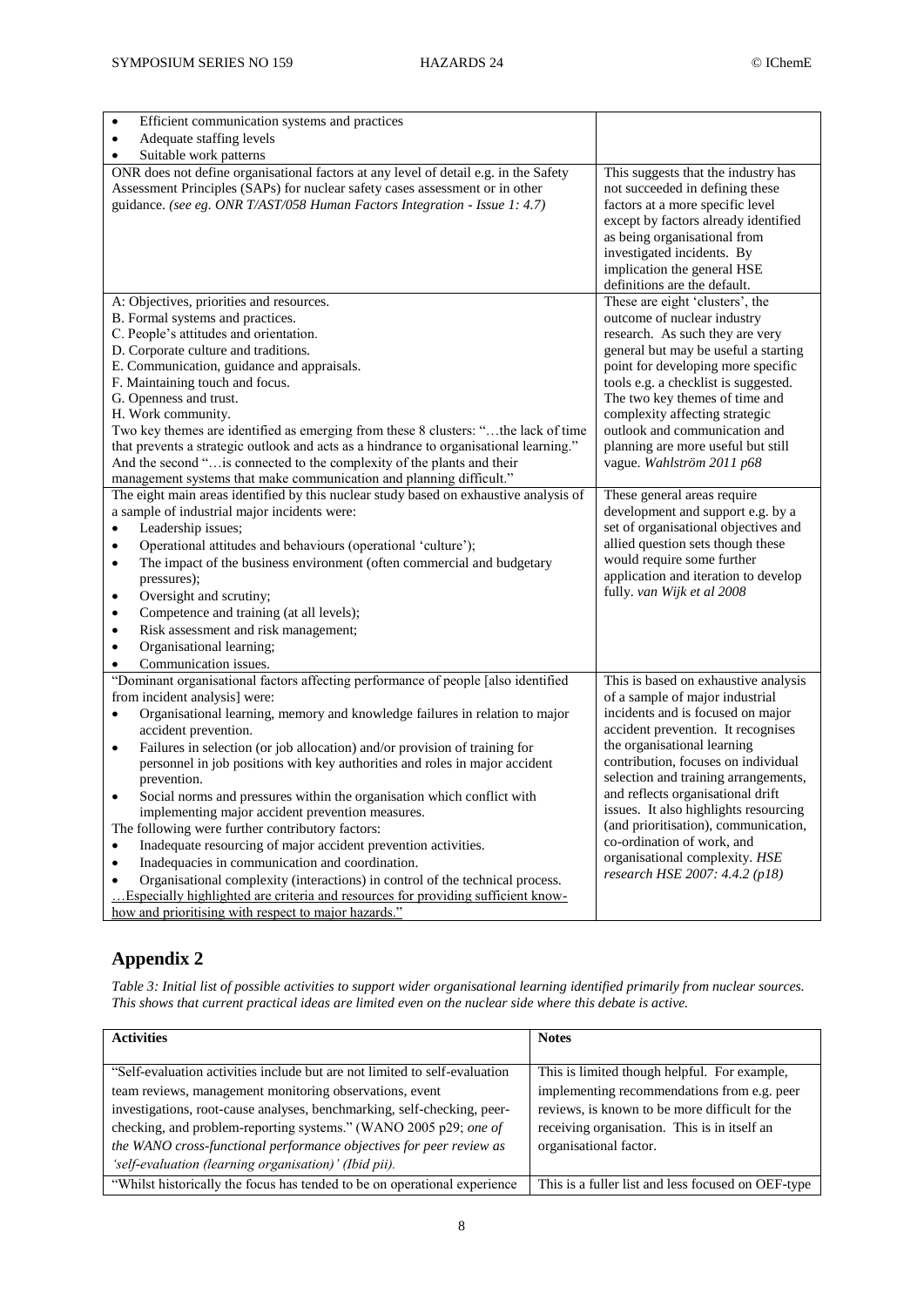| feedback (OEF), there is increasing recognition that organisational<br>learning is much wider and uses or draws on many different mechanisms<br>for example, workshops, secondments, peer group exchange forums,<br>peer review and assist missions. These provide the opportunity to learn<br>from both routine operational experience, as well as from events." (ONR<br>2012 p23).<br>"Nuclear operators have established processes and methods to generate<br>learning from operational experience, organisational and cultural root<br>causes and learning points, but these are not always fully understood or<br>implemented most effectively. Consequently they may only be of limited<br>value in eliminating deficiencies." (ONR 2012 p23)                                                                                                                                                                                                                                                                                                                     | activities. It is limited by the knowledge,<br>experience and 'unconscious incompetence'<br>(what they don't know they don't know) of the<br>industry general pool though. Effective learning<br>through this range of approaches presupposes<br>that those involved can go beyond (or are<br>encouraged to do so) 'single loop' comparison<br>with routines, standards, procedures and so on,<br>to question less obvious assumptions and surface<br>softer concerns and underlying organisational<br>factors. It is also vital to make sure that<br>established incident/near-miss learning<br>processes are actually working effectively<br>already. |
|-------------------------------------------------------------------------------------------------------------------------------------------------------------------------------------------------------------------------------------------------------------------------------------------------------------------------------------------------------------------------------------------------------------------------------------------------------------------------------------------------------------------------------------------------------------------------------------------------------------------------------------------------------------------------------------------------------------------------------------------------------------------------------------------------------------------------------------------------------------------------------------------------------------------------------------------------------------------------------------------------------------------------------------------------------------------------|---------------------------------------------------------------------------------------------------------------------------------------------------------------------------------------------------------------------------------------------------------------------------------------------------------------------------------------------------------------------------------------------------------------------------------------------------------------------------------------------------------------------------------------------------------------------------------------------------------------------------------------------------------|
| "An organisation should have effective processes for seeking out,<br>analysing and acting upon lessons from a wide range of sources." (ONR<br>2010 MS-4: 66)                                                                                                                                                                                                                                                                                                                                                                                                                                                                                                                                                                                                                                                                                                                                                                                                                                                                                                            | This is a challenge in terms of e.g. timing, basis<br>for such reviews, purpose and structure, the way<br>in which learning is sought. In principle any<br>external incident is a potential learning source, if<br>only in considering the underpinning<br>organisational factors as an exercise in<br>identifying these regularly.                                                                                                                                                                                                                                                                                                                     |
| "Learning should occur throughout the organisation and information<br>should be collected from inside the organisation from a number of<br>sources including:<br>a) workers (eg about strengths, weaknesses, deviations and errors in<br>safety procedures and processes);<br>b) monitoring, review and audit of the implementation and effectiveness<br>of safety strategies, policies, plans, goals, standards, processes and<br>procedures; c) monitoring of plant, systems and processes; d) testing and<br>validation of safety procedures under normal and emergency situations;<br>e) the inspection of sites, facilities, plant and equipment and other<br>operational feedback systems; f) the investigation of accidents and<br>incidents specifically to ascertain immediate and underlying causes,<br>including organisational, safety management and cultural factors; g) self<br>assessments; and h) external assessments." (ONR 2010 MS-4:67)                                                                                                            | This is more the existing OEF territory.<br>Although it refers to 'organisational factors' in<br>OEF (f) this is an area of known weakness.                                                                                                                                                                                                                                                                                                                                                                                                                                                                                                             |
| "Learning opportunities from external sources and beyond the nuclear<br>industry should be actively sought and used in learning processesThe<br>information should be analysed to identify trends and issues, such as<br>common cause failures (CCFs) or human factors, as a foundation for<br>improvement. Sources outside the organisation should include: a)<br>reviews against international standards and practices; b) lessons from the<br>investigation of incidents in other organisations both within and outside<br>the nuclear industry; and c) benchmarking safety performance and safety<br>management methods and processes with other organisations from both<br>within and outside the nuclear industry.<br>The lessons derived from learning should be embedded through a<br>structured system for implementing corrective actions that is rigorously<br>applied and actively followed up to completion. Effectiveness reviews<br>should be undertaken to confirm that the changes have delivered the<br>desired improvements." (ONR 2010 MS-4: 67-69) | This is more outward-looking but limits itself to<br>'trends and issues', and to the 'lessons' from<br>external incidents. Such an approach is likely to<br>miss underlying organisational factors if not<br>adequately identified in the associated<br>investigation reports. In practice this is<br>relatively rare e.g. for Columbia; and still not<br>fully done for e.g. Macondo). A more active<br>and questioning approach might flush some of<br>these out.                                                                                                                                                                                     |

## **References**

Burke, M J, Sarpy, S A, Smith-Crowe, K, Chan-Serafin, S, Salvador, R. O, & Islam, G, 2006. Relative effectiveness of worker safety and health training methods. *American Journal of Public Health, 96,* 315–324. doi:10.2105/AJPH.2004.059840